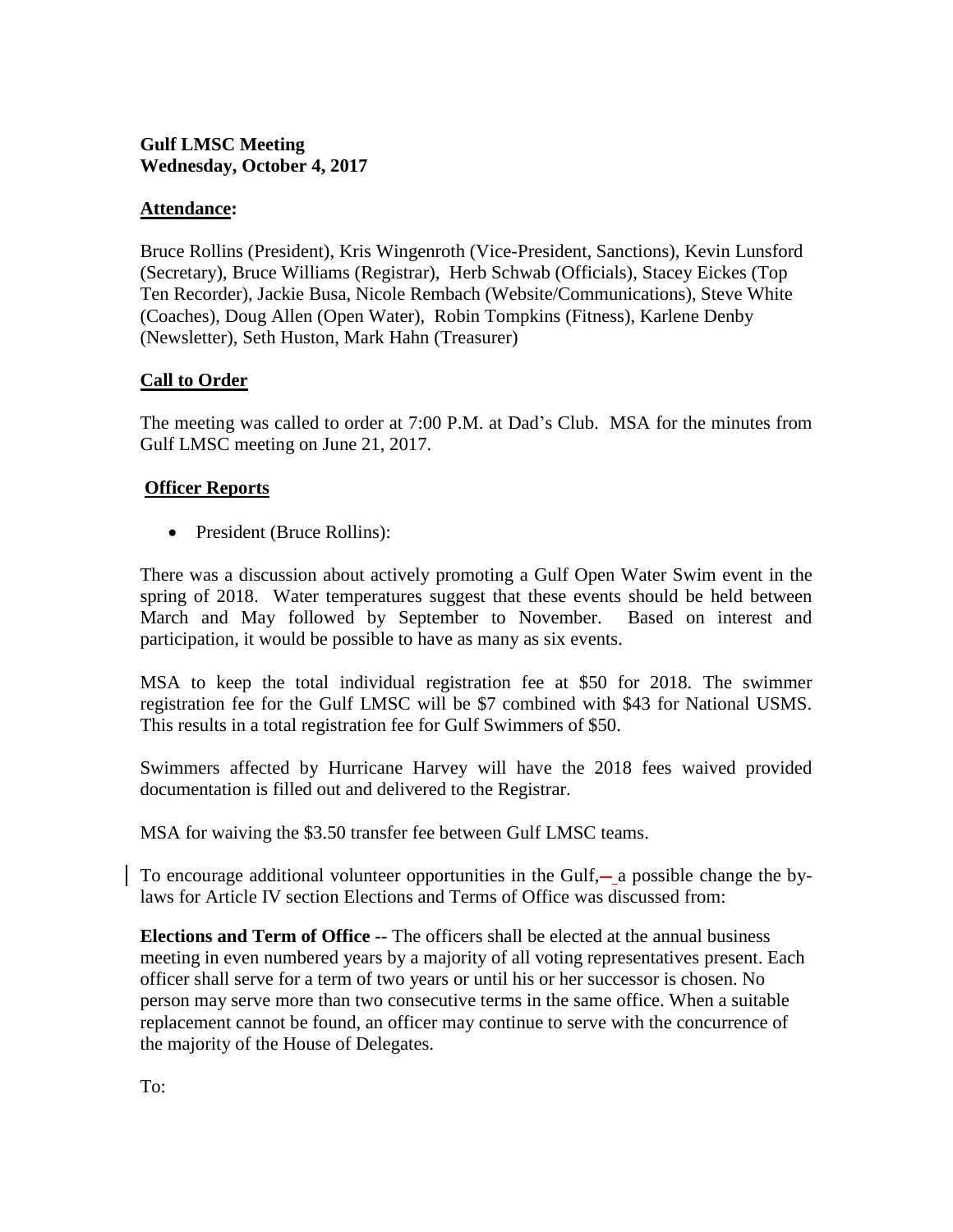**Elections and Term of Office** -- The officers shall be elected at the annual business meeting in even numbered years by a majority of all voting representatives present. Each officer shall serve for a term of two years or until his or her successor is chosen. No person may serve more than two consecutive terms in the same office.

• Treasurer (Mark Hahn):

The current ending balance as of September 30, 2017 is \$24,857.13 along with \$30,000.00 in CDs for a total of \$54,857.13.

• Registrar (Bruce Williams):

2017 Membership Review - As of October 4, 2017, there were 1,395 registered swimmers in the Gulf and 34 clubs registered. Only about 60% of the clubs required USMS registration.

- Vice President/Sanctions (Kris Wingenroth): No report
- Secretary (Kevin Lunsford): No report
- Top Ten Recorder (Stacey Eickes): No report
- Officials (Herb Schwab): No report
- Communications (Nicole Rembach): No report

Newsletter (Karlene Denby): Karlene reported that she needs to get more input for the newsletter. she would like to add new sections such as celebration pictures to the newsletter.

- Coaches/Fitness (Robin Tompkins): No report
- Coaches (Steve White): No report

# **Old Business**

**None.**

# **New Business**

MSA for donating \$1,000 to Swimming Saves Lives Foundation.

Emmett Hine Coaching Award will be chaired by Kris Wingenroth & Mark Hahn who will propose the structure and criteria of the award.

The Gulf LMSC Annual Meeting will be held on November 29, 2017.